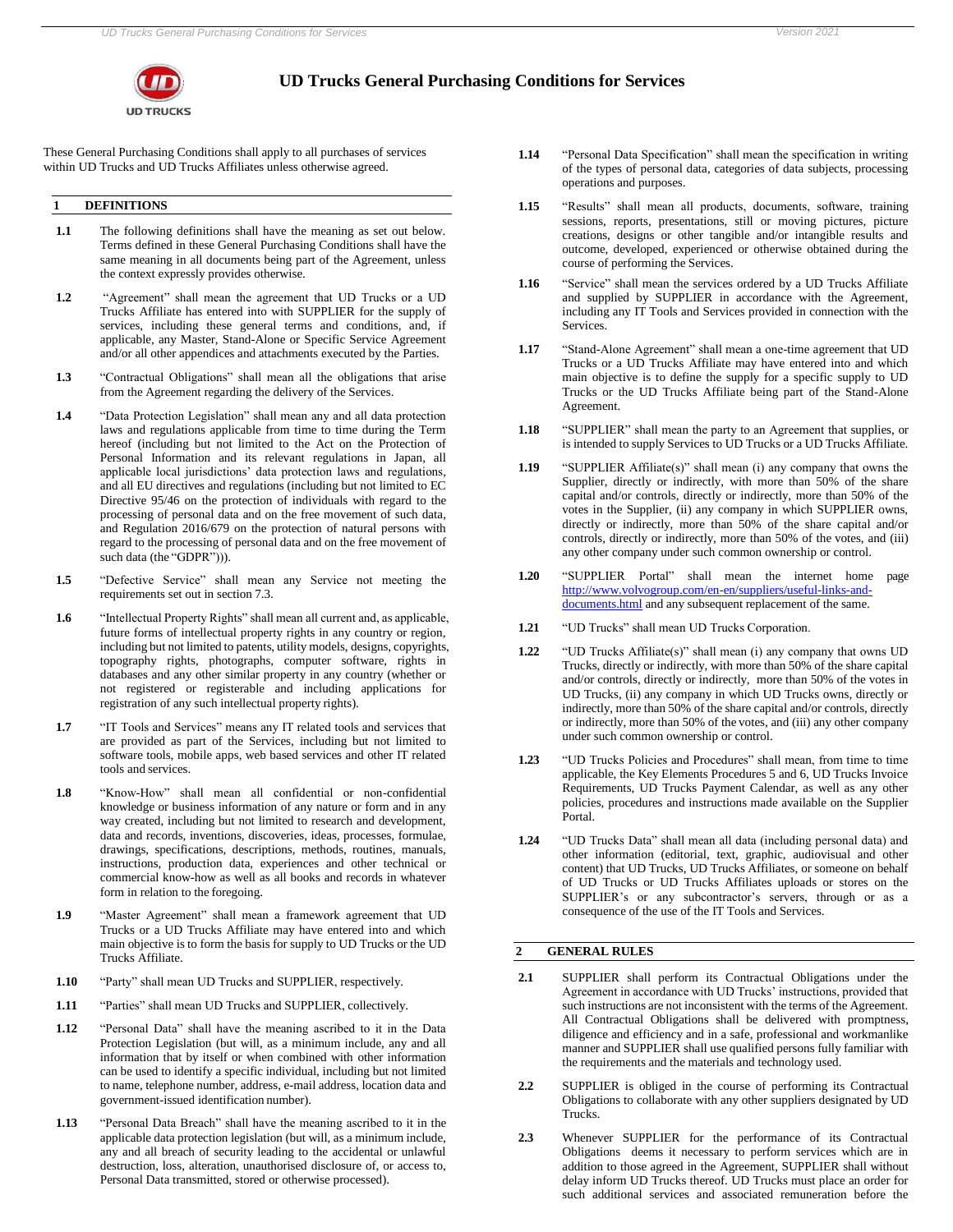- **2.4** SUPPLIER is responsible for ensuring that all taxes and charges due for personnel, for whom the SUPPLIER is responsible as employer or principal and who perform any contractual obligations for UD Trucks, are paid in accordance with prevailing laws and collective agreements.
- **2.5** SUPPLIER may only use its own employees for the performance of its Contractual Obligations and may not engage the services of subcontractors for the supply of Services covered by the Agreement unless agreed otherwise with UD Trucks. Any exceptions shall be approved in writing by the person responsible at UD Trucks before such services commence. If SUPPLIER, following approval by UD Trucks, engages the services of a subcontractor, SUPPLIER bears the same liability for its subcontractors as for itself hereunder.
- 2.6 SUPPLIER guarantees the availability of the required resources for the whole duration of its Contractual Obligations according to the Agreement. In particular, SUPPLIER guarantees (i) the levels of skill and knowledge of those involved in supplying the Services and (ii) the constant availability of these resources. SUPPLIER shall take, without any additional cost for UD Trucks, all the measures necessary to limit as far as possible any dysfunction and negative consequences for the good progress of its Contractual Obligations in the event of unavailability of agreed levels of skill and knowledge.
- **2.7** If any Services are performed at UD Trucks' premises, SUPPLIER personnel shall observe the working hours, safety instructions and other instructions applicable at the location at which the Services are performed.
- **2.8** SUPPLIER acknowledges that it has read and understood the UD Trucks Policies and Procedures and agrees to ensure compliance therewith.
- **2.9** SUPPLIER is responsible for ensuring that its employees and subcontractors performing the Services are informed about and fully comply with the principles as listed in section 2.8 above or otherwise do not engage in any acts or omissions which are inconsistent with the Agreement.
- **2.10** SUPPLIER shall always document its environmental results, compliance with legal requirements and demonstrate it fulfil its corporate social responsibility (CSR) commitments as further outlined in UD Trucks Policies and Procedures.

## **3 INFORMATION**

- **3.1** Each Party shall continuously inform the other Party of all matters of importance to the Parties' performance under the Agreement, including particular risks that exist or which could arise in conjunction with the performance of SUPPLIER´s Contractual Obligations. In all communication, the Parties shall express themselves with such clarity and with such means as are required in order to ensure a correct performance in all respects.
- **3.2** SUPPLIER shall inform UD Trucks immediately if there is a risk that SUPPLIER cannot fulfil its Contractual Obligations and shall take all reasonable actions to fulfil such obligations.
- **3.3** SUPPLIER shall also immediately notify UD Trucks (i) of a material change in SUPPLIER's management; (ii) of a change of the supplier key account manager; (iii) if SUPPLIER enters into bankruptcy, civil rehabilitation, corporate reorganization, special liquidation or any other proceedings, has a petition for provisional seizure, seizure, auction, or any other actions filed against it, goes into liquidation, or for any other reason can be assumed to have become insolvent; or (iv) if SUPPLIER is subject to a change of control.
- **3.4** SUPPLIER shall provide UD Trucks on an annual basis with its latest annual report as soon as it is available as well as any other information that may be of importance for UD Trucks to evaluate the relationship with SUPPLIER.

## **4 EQUIPMENT**

Where required for the performance of its Contractual Obligations, connection to UD Trucks' network shall, as far as possible, be established using UD Trucks' equipment. If equipment owned by SUPPLIER nevertheless has to be connected to UD Trucks' systems, the equipment must first have been approved by UD Trucks and throughout the duration of the Agreement it must be used in accordance with UD Trucks' security regulations and other applicable instructions.

## **5 NO EXCLUSIVITY**

UD Trucks and UD Trucks Affiliates shall not be obliged to award any business to SUPPLIER and any SUPPLIER Affiliates under the Agreement. Consequently, the Agreement is non-exclusive and UD Trucks and UD Trucks Affiliates reserve the right to purchase the same or equivalent Services from other suppliers. The Parties further agree that any estimated or forecasted quantity, volume or value of purchases of Services, whether contained in the Agreement or in any communication between the Parties, shall be deemed to be only estimate or forecast devised for the convenience of the Parties.

# **6 DELIVERIES**

- **6.1** The Services are normally governed by specifications and time schedule in the Agreement. If no such specification and/or time schedule has been drawn up, SUPPLIER shall perform the Services promptly, in a professional manner and in accordance with the highest industry practice.
- **6.2** SUPPLIER shall immediately inform UD Trucks if there is a risk of non-compliance with the most recent specifications and/or time schedule agreed by the Parties. SUPPLIER shall at all times take all reasonable measures to avoid any such variation.

#### **7 WARRANTY**

- **7.1** SUPPLIER shall ensure it has obtained all information on the intended use of, application of and other conditions affecting the Services and the Results thereof. UD Trucks shall upon request from SUPPLIER provide all information which UD Trucks in its sole discretion deems relevant for the design and development of the Services and Results.
- **7.2** SUPPLIER warrants to UD Trucks that (i) SUPPLIER is a corporation organized, validly existing and in good standing under the laws of the country where its principal office is registered, (ii) the execution of this Agreement and the conclusion of any Agreement will not violate any agreements which SUPPLIER has with any third parties, and (iii) SUPPLIER has full power and authority to enter into and complete all aspects of the Agreement.
- **7.3** SUPPLIER furthermore warrants that all Services performed and Results delivered (i) shall be in accordance with and conform to the specifications set out in the Agreement and (ii) shall be fit for its intended purpose.

#### **8 ASSISTANCE**

UD Trucks' personnel may from time to time render assistance and/or give suggestions and/or opinions to, or affect an exchange of, information with SUPPLIER's personnel concerning the Services to be furnished under a purchase order ("Assistance"). UD Trucks is not obliged to provide such Assistance and the provision by UD Trucks of such Assistance shall not create any liability for UD Trucks and shall not in any way limit SUPPLIER's liability to fully perform its obligations under the Agreement and/or purchase order. In all cases, and as acknowledged by SUPPLIER, UD Trucks is relying upon SUPPLIER's knowledge and expertise in performing all work regarding the Services to be furnished under a purchase order.

#### **9 LIABILITY FOR DEFECTS AND DELAYS**

- **9.1 Defects.** In the event that a Service and/or Result (i) does not fulfil the requirements set out in section 7.3 (a Defective Service) and (ii) has not been caused by any breach of this Agreement by UD Trucks, then such Service and/or Result shall be immediately corrected or remedied free of charge by SUPPLIER if requested by UD Trucks.
- **9.2** If a Defective Service, including the Results thereof, cannot be corrected or remedied without delay, if such correction is deemed impossible or if there is a risk of production disturbances at UD Trucks or delivery disturbances from UD Trucks, UD Trucks shall be entitled to a reduction of the agreed fee to an amount equivalent to the defect. If the defect is material to UD Trucks, as decided by UD Trucks in its reasonable discretion, UD Trucks is entitled to terminate the Agreement or purchase order in question in its entirety or to the part attributable the defect or shortcoming, and/or claim compensation for the damage, cost or loss incurred by UD Trucks as a result of the Defective Service.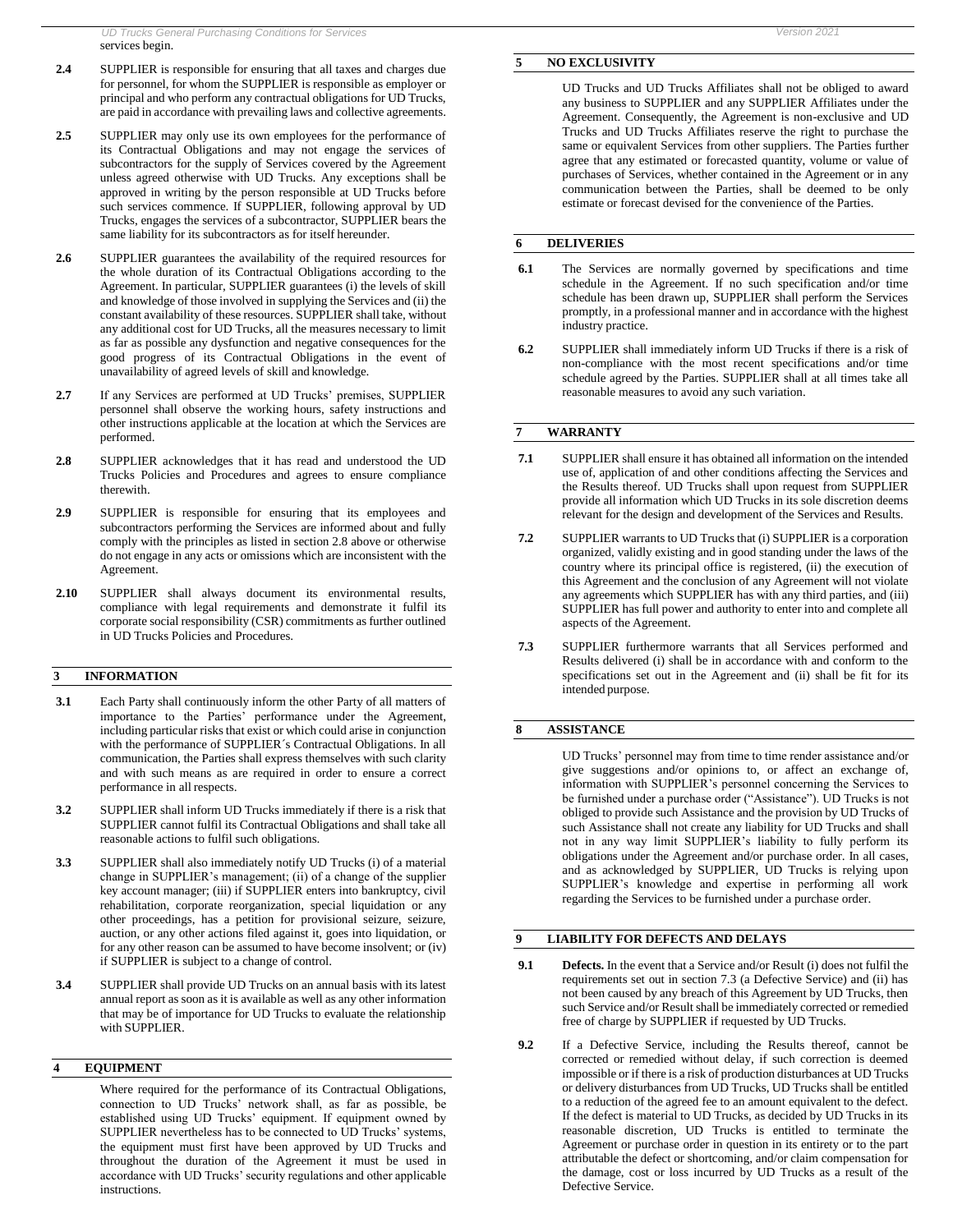- *UD Trucks General Purchasing Conditions for Services Version 2021* **9.3** If UD Trucks accepts any Services and/or Results that do not conform to the terms of the Agreement this will not relieve SUPPLIER of its obligations to correct any such non-conformance or preclude from any remedy under the Agreement.
- **9.4 Delays.** In the event of a late delivery of the Services, and subject to that such delay has not been caused by a breach of this Agreement by UD Trucks, UD Trucks is entitled to (i) completely or partly terminate the purchase of the Services which UD Trucks does not consider having any use of due to the late delivery, and (ii) make substitute purchases from other suppliers. SUPPLIER shall indemnify UD Trucks against, and hold UD Trucks harmless from, any costs, losses, and damages incurred or arising out of or relating to the late delivery.

## **10 OTHER SANCTIONS**

In addition to SUPPLIER's liability for any defects and delays under the Agreement, the SUPPLIER shall compensate UD Trucks for any loss or damage suffered as a result of a breach of the Agreement.

#### **11 INTELLECTUAL PROPERTY RIGHTS**

- **11.1** SUPPLIER may only use the Intellectual Property Rights owned by or licensed to UD Trucks and UD Trucks Affiliates for the supply of Services and Results to UD Trucks and UD Trucks Affiliates and may not use such Intellectual Property Rights for the supply of services to any other party.
- **11.2** Any and all Intellectual Property Rights and Know-How arising of the Results (including the ownership of the Results themselves and the rights provided in Articles 27 and 28 of the Copyright Act of Japan) shall accrue to UD Trucks. SUPPLIER warrants that it at the time of transfer owns all rights to such Results as well as that it is entitled to transfer such rights in the Results to UD Trucks.
- **11.3** By way of clarification, section 11.2 shall not apply to Intellectual Property Rights or Know-How owned by or licensed to SUPPLIER prior to the commencement of the Services, or which SUPPLIER can demonstrate were developed entirely independently for its standard offer without any contribution from or adaptation for UD Trucks.
- **11.4** The transfer of rights to UD Trucks set out in section 11.2 is exclusive, worldwide, perpetual and complete and covers the right to use, transfer and publish Results in any form, for any purpose and to any medium, as well as to modify and alter the Results. In addition hereto, UD Trucks is also without restriction entitled to transfer or license, wholly or partially, all rights to the Results to UD Trucks, any UD Trucks Affiliates and any third party. In the light of the purpose of UD Trucks' acquisition of the rights to the Results of the Services – which must be possible to alter and modify in order to be used in different contexts – SUPPLIER warrants that the respective originators of the Results have waived their right to oppose changes in the Results and their right to be mentioned as originators with regard to use of or modification and alteration of the Results in accordance with the provisions of the Agreement.
- **11.5** UD Trucks also acquires the ownership of the originals of the Results in the form of prototypes, forms, manuscripts, photographic negatives, image creations or the like, in analog and/or digital form and SUPPLIER undertakes, at the request of UD Trucks, to hand over any and all such originals to UD Trucks.
- **11.6** SUPPLIER undertakes, in return for reasonable compensation, to assist UD Trucks in the drafting and signing of documents which are necessary for UD Trucks to be able to register rights relating to the Results of the Services.
- **11.7** SUPPLIER is responsible for ensuring that any and all Services and Results delivered to UD Trucks do not infringe the Intellectual Property Rights of any third party. SUPPLIER will, at its own cost and expense, indemnify and hold UD Trucks and all UD Trucks Affiliates harmless against any and all claims that may be brought against UD Trucks, UD Trucks Affiliates and/or anybody that uses the Services or the Results, as applicable, that any Service(s), and/or Results provided hereunder, or any element thereof, infringes the Intellectual Property Rights of a third party. Without limitation of the foregoing indemnity, SUPPLIER additionally agrees that in such cases of alleged infringement SUPPLIER shall either promptly replace the allegedly infringing Service or Results, as applicable, with a non-infringing Service or Result, as applicable, or promptly obtain all necessary consents and licenses for the continued use of such Services and Result(s), as applicable. Said undertaking shall not apply to the extent,

if any, UD Trucks has performed development or design work demonstrably and proximately causing such allegations. SUPPLIER shall, at UD Trucks' request, assist UD Trucks in disputes in which UD Trucks could become involved by reason of such infringement and if required by UD Trucks take on the conduct of any dispute, provided however that UD Trucks shall have the right to approve any settlement of the dispute (such approval not to be unreasonably withheld or delayed).

**11.8** SUPPLIER shall neither use nor register any corporate name, trademarks, logotypes, domain names belonging to or licensed to UD Trucks or any UD Trucks Affiliates other than as instructed by UD Trucks in writing.

### **12 GRANT OF LICENSE**

- **12.1** SUPPLIER, for good and valuable consideration, the sufficiency and receipt of which is recognized, hereby grants UD Trucks, at no additional cost beyond that expressly agreed to in writing by the Parties under the Agreement as remuneration for the performance of the Services and the provision of the Results, a worldwide, perpetual, paid-up and non-exclusive license to use and reproduce and have used and reproduce the Intellectual Property Rights and Know-How owned or licensed by SUPPLIER and which are not covered by the transfer in Section 11, provided that such Intellectual Property Rights and Know-How are required for UD Trucks' use of the Results of the Services.
- **12.2** All rights, obligations and guarantees which cover the Services and Results in this Agreement, shall also cover the license granted in Section 12.1 in order for the license not to limit UD Trucks' contractual use of the Results.

#### **13 ASSOCIATED IT TOOLS AND SERVICES**

- **13.1** If SUPPLIER provides any IT Tools and Services as part of the Services, UD Trucks, UD Trucks Affiliates, and any third party acting on their behalf, shall have the right to use and access the IT Tools and Services in connection with the provision of the Services hereunder.
- **13.2** Unless otherwise approved in writing, UD Trucks may not: (i) modify or adapt the IT Tools and Services; or (ii) decompile or reverse engineer the IT Tools and Services, except to the extent necessary to obtain interoperability with other independently created software or as required by mandatory laws.
- **13.3** For the sake of clarity, UD Trucks shall own all UD Trucks Data that are provided to the SUPPLIER and/or uploaded on the SUPPLIER's or its subcontractor's servers in connection with the Services and SUPPLIER may not use such UD Trucks Data for any other purpose than the provision of the Services to UD Trucks and UD Trucks Affiliates.
- **13.4** The UD Trucks Data shall be deleted within 30 days from the termination of the Agreement, or upon UD Trucks' request, be returned to UD Trucks in a format reasonably satisfactory to UD Trucks.

### **14 INSURANCE**

- **14.1** SUPPLIER shall have and maintain adequate general liability insurances for itself, its employees and its subcontractors covering SUPPLIER's commitments under the Agreement and customary for enterprises operating in the same line of business as SUPPLIER, including but not limited to:
	- (a) public and product liability insurance and professional indemnity insurance;
	- (b) employer liability insurance or similar insurance according to the laws and practices in the countries where the SUPPLIER is established.
- **14.2** SUPPLIER shall upon UD Trucks' request provide satisfactory evidence demonstrating that it has subscribed insurances in accordance with thissection.

### **15 CONFIDENTIALITY**

**15.1** All tangible and intangible information, including but not limited to: data, specifications, standards and know-how of any nature such as technical, scientific, engineering, commercial, financial, marketing or organizational, to which a Party has obtained access through the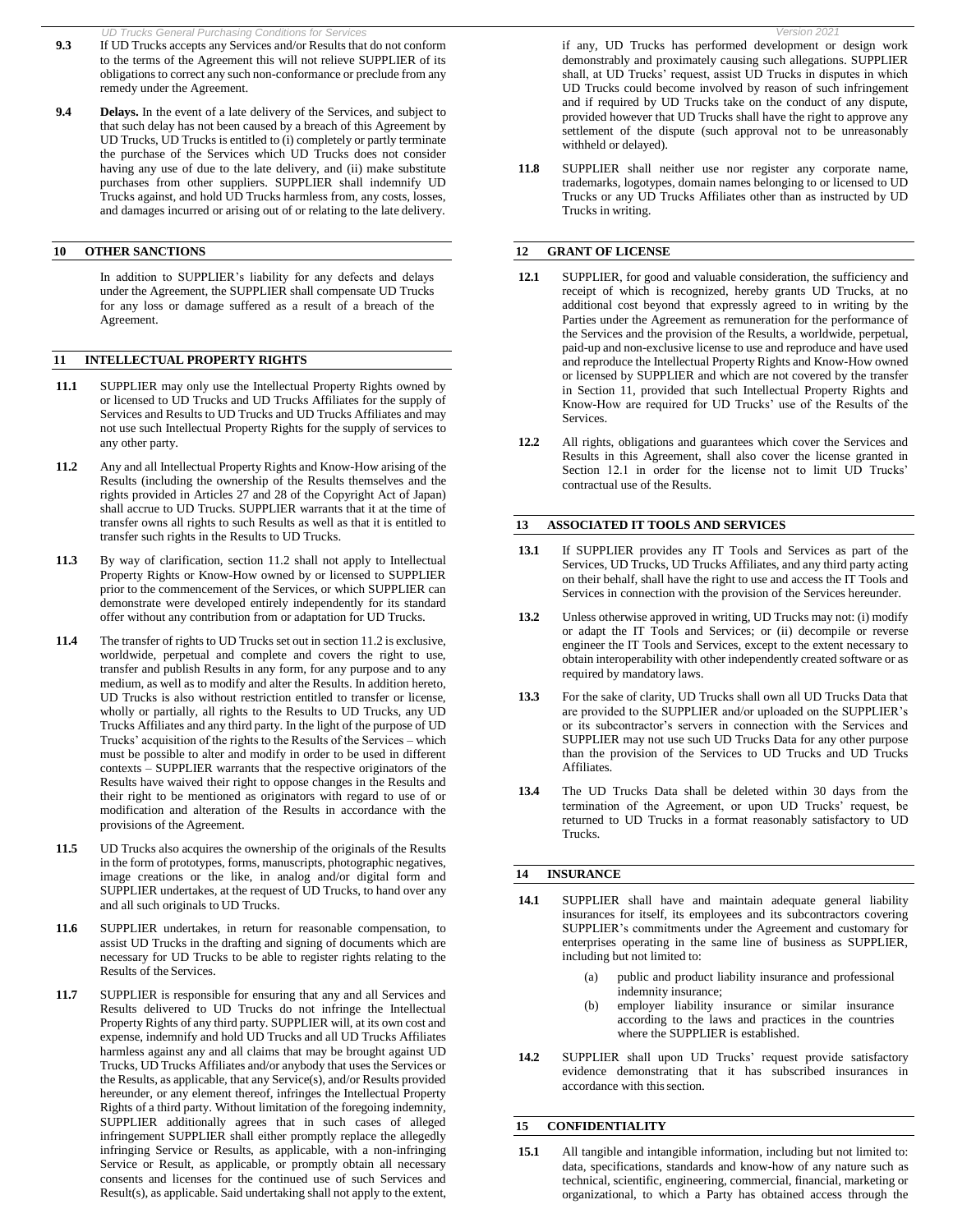*UD Trucks General Purchasing Conditions for Service* Parties' business relationship, shall for the duration of the Agreement and for ten (10) years thereafter be treated as confidential and may not be used for any purpose other than for the deliveries to UD Trucks. The information may not be shown to or in other way communicated to or used by others than such personnel of either of the Parties that are directly involved in the implementation of the deliveries to UD Trucks. Copying or reproduction of such confidential information is permitted only within the framework of fulfilment of a Party's obligations and with regard to the applicable copyright laws and regulations. However, the foregoing restrictions do not apply to information which (i) is or at any time becomes known to the public other than by breach of this Agreement, (ii) a Party can show was in its possession before receiving it from the other Party, and (iii) a Party receives from a third party without restraints as to the disclosure thereof.

- **15.2** SUPPLIER may not, without written approval from the responsible purchasing department at UD Trucks, make it publicly known that the SUPPLIER delivers the Services to UD Trucks or that it has entered into an Agreement with UD Trucks or use UD Trucks as a reference in any other way (including for any marketing or financing purposes or as reference in any company presentations). These restrictions shall apply also to the publishing of press releases and other similar advertising announcements.
- **15.3** SUPPLIER shall at UD Trucks' request either return or destroy everything referred to in section 15.1, including copies thereof.

## **16 INVOICING/PAYMENT**

- 16.1 Unless otherwise agreed, invoicing shall take place once a month in arrears.
- **16.2** Unless otherwise agreed between the Parties or prescribed by mandatory legislation, payment shall be made according to the following: Free delivery month based upon receipt of invoice or Services (whichever is latest) + three (3) calendar months of credit, paid according to the UD Trucks Payment Calendar. The actual payment dates are stated in the UD Trucks payment calendar published on the Supplier Portal.
- **16.3** All invoices shall be correctly addressed, without being marked for the attention of any individual, and include all other information that is required by UD Trucks.
- **16.4** Any VAT (including consumption tax) and other taxes incurred must be specified as a total separate amount.
- **16.5** The Parties agree, if legally and technically possible, to implement communication and invoicing through electronic data interchange (EDI).
- **16.6** Without prejudice to UD Trucks' other rights and remedies, and after prior written notice UD Trucks may deduct from any payments due to SUPPLIER the amount of any good faith contra accounts or other claims which UD Trucks or any UD Trucks Affiliates may have against SUPPLIER.
- **16.7** Remittance of payment shall not imply any approval of work, of the delivery or of the invoiced amount and shall not relieve SUPPLIER of any obligations under this Agreement.

## **17 DATA PROTECTION**

- **17.1** As part of the provision of the Services hereunder, SUPPLIER may process the Personal Data relating to the categories of data subjects as set out in the Personal Data Specification on behalf of UD Trucks or an entity in UD Trucks Affiliates in their respective capacity as Data Controllers. If personal Data is processed by, including where Personal Data is transferred to or can be accessed by, the SUPPLIER shall:
	- (a) act in strict compliance with, and ensure that the Services are performed in accordance with any and all applicable data Protection Legislation in force during the term hereof;
	- (b) ensure that the Personal Data is used for the sole purpose of performing SUPPLIER's Contractual Obligations under the Agreement and as set out in the Personal Data Specification and that the Personal Data is only accessible by such SUPPLIER's personnel who need to have access to the Personal Data, who process the Personal Data pursuant to the instructions of UD Trucks and who have received training with respect to the processing of Personal Data in order to carry out Contractual Obligations;
- (c) ensure that persons authorized to access the Personal Data are, with respect to the processing of Personal Data, bound by no less restrictive confidentiality undertakings than the ones set out in this section 17.
- (d) only process Personal Data in strict compliance with the UD Trucks' instructions from time to time, including but not limited to any security and safety regulations issued by UD Trucks from time to time, and if such instructions are obviously lacking for the processing to be executed in a proper manner or if the SUPPLIER considers an instruction to breach applicable Data Protection Legislation, inform UD Trucks thereof in writing and await further instructions;
- (e) assist UD Trucks in ensuring compliance with the obligations under Data Protection Legislation and fully and without delay cooperate with UD Trucks and provides UD Trucks with the necessary information in order to allow UD Trucks to respond to third parties' (such as data subjects' or data protection supervisory authorities') requests or inquiries for exercising their rights under applicable Data Protection Legislation. SUPPLIER shall immediately forward to UD Trucks any third-party requests or inquiries that are made directly to SUPPLIER or a sub-processor to SUPPLIER regarding UD Trucks' Personal Data. For the avoidance of doubt, this obligation of the SUPPLIER pertains to, among others, data protection impact assessments carried out by UD Trucks and UD Trucks' prior consultations with the competent data protection authority or authorities. SUPPLIER is not allowed to disclose Personal Data or other information about the processing of Personal Data without explicit instructions from UD Trucks. SUPPLIER is not authorized to represent or act on behalf of UD Trucks in relation to any third parties including data protection supervisory authorities;
- (f) assist, without prejudice to SUPPLIER's obligations pursuant to item (e) above, UD Trucks by appropriate technical and organizational measures and immediately upon UD Trucks' instruction for fulfilling UD Trucks' obligation to respond to requests for exercising data subjects' rights under applicable data protection legislation;
- maintain appropriate and adequate technical and organizational measures to ensure the security for the processed data required by law. The appropriate level of security shall be determined by the risks that are presented by the processing, in particular from accidental or unlawful destruction, loss, alteration, modification, unlawful dissemination, or unlawful access in particular where the processing involves the transmission of data over a network;
- (h) notify UD Trucks without undue delay after becoming aware of a Personal Data Breach and assists UD Trucks in the event of a Personal Data Breach in order to enable UD Trucks to comply with its obligations under applicable laws, in particular, if applicable, with respect to notifying the competent data protection authority and communicating the Personal Data Breach to data subjects;
- (i) promptly provide any and all information that UD Trucks so requests in relation to the processing of Personal Data under the Agreement, including but not limited to information that UD Trucks deems necessary, in its own discretion, to comply with and/or to demonstrate compliance with its obligations under applicable Data Protection Legislation and other applicable laws and regulations;
- inform UD Trucks in the event SUPPLIER is required to disclose information according to applicable law or the decisions of public authorities or courts, and to request confidentiality in conjunction with the disclosure of requested information.
- **17.2** SUPPLIER may not contract a subcontractor (also referred as subprocessor in this section 17) for the supply of the Services or part thereof, in addition of what is stated in section 2.5, without UD Trucks' prior written approval. For the avoidance of doubt, engaging subprocessors means the appointment or addition of new and the replacement of existing sub-processors. SUPPLIER, when entering into an agreement with a subprocessor, shall ensure that the subprocessor undertakes the same data protection obligations as set out in section 17. SUPPLIER shall be fully liable to UD Trucks for subprocessor's acts and omissions. When engaging subprocessors of UD Trucks' Personal Data, SUPPLIER must ensure that any rights Data Controller has against SUPPLIER under this Agreement on the commissioning of data are granted to UD Trucks – via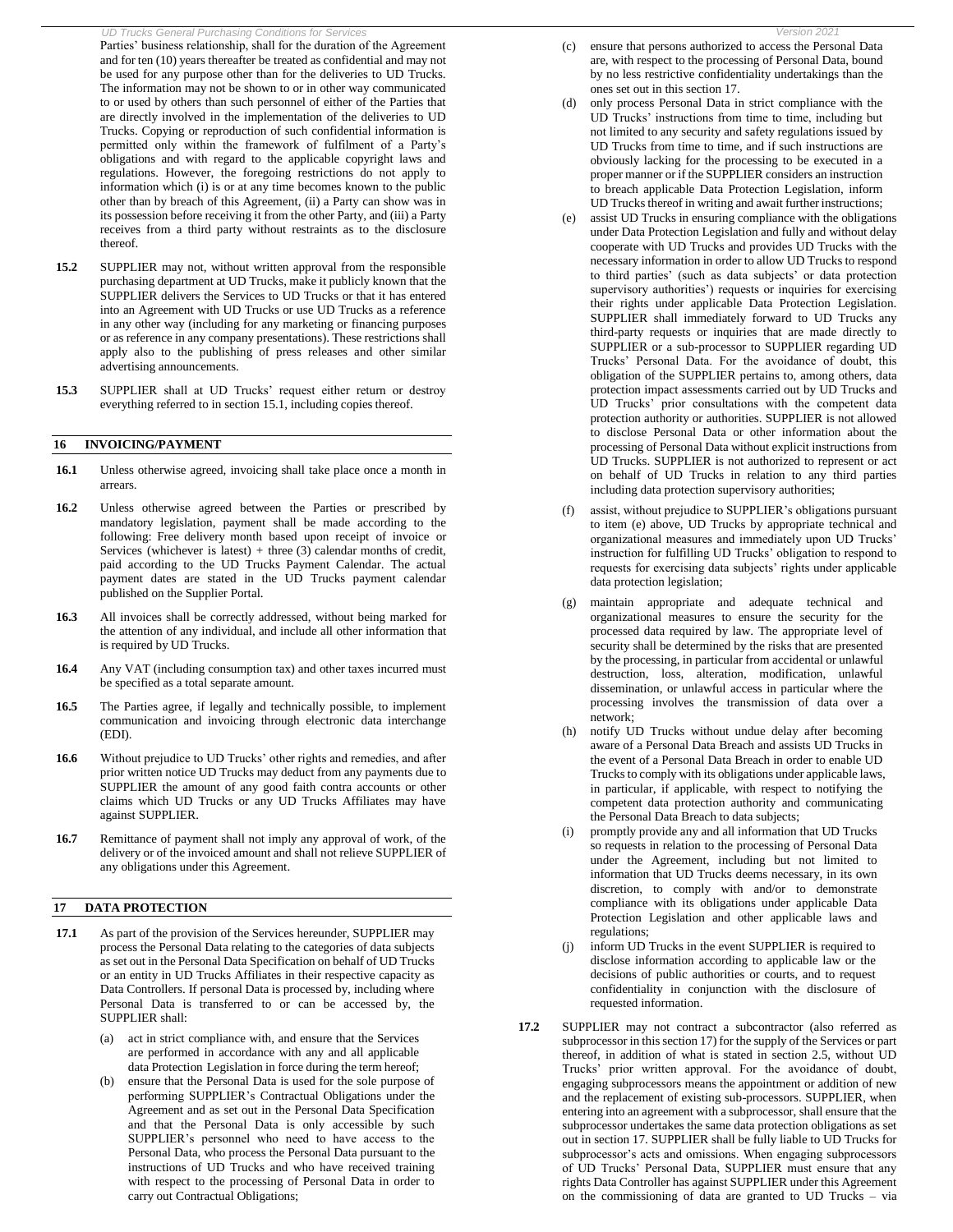*UD Trucks General Purchasing Conditions for Services Version 2021* SUPPLIER – against the subprocessor as well. SUPPLIER shall at UD Trucks' request disclose the identity of any and all subprocessors and the location of the data processing.

- **17.3** Unless otherwise agreed, SUPPLIER shall not transfer (for the avoidance of doubt, including allowing access to) any Personal Data outside of the country in which the Personal Data was collected, received or obtained, or in the case of a country within the European Economic Area (EEA), not transfer such data to a country outside the EEA. If the parties have agreed that any Personal Data that is located within the EU/EEA will be transferred to SUPPLIER in a country outside of the EU/EEA, SUPPLIER shall ensure that such transfer at all times complies with applicable data protection legislation.
- **17.4** UD Trucks has the right to verify through audits, including inspections, that SUPPLIER complies with the Agreement and applicable data protection laws. Such audit may be carried out by UD Trucks itself or through the use of an independent third party. The verification shall be at UD Trucks' expense but SUPPLIER shall provide any required assistance free of charge. SUPPLIER shall cooperate with UD Trucks and shall promptly grant UD Trucks or the independent third party appointed by UD Trucks access to the SUPPLIER's premises. If the audit reveals that the SUPPLIER (i) is in breach of its undertakings under section 17 or (ii) is non-compliant with its obligations under applicable Data Protection Legislation, SUPPLER shall promptly remedy any such issue.
- **17.5** When the Agreement expires SUPPLIER shall delete or return all personal data to UD Trucks in accordance with UD Trucks' instructions and ensure that no Personal Data remains with SUPPLIER or any sub processor. For the avoidance of doubt, this clause applies to Personal Data processed by the Processor, including but not limited to storing, recording, preserving or organising the Personal Data, in any form or format, such as digital files, encrypted digital records, compact discs, paper copies or other physical copies.
- **17.6** This section 17 is intended to constitute and shall be interpreted as a written data processing agreement between UD Trucks and SUPPLIER pursuant to applicable data protection legislation.
- **17.7** In addition to any other available remedies, SUPPLIER shall defend, indemnify and hold harmless UD Trucks from any and against all losses, damages, costs and expenses incurred as a result of the breach by SUPPLIER of this section 17.

### **18 FORCE MAJEURE**

- **18.1** "Force Majeure" shall mean all events which are beyond the control of the Parties, and which are unforeseen, unavoidable or insurmountable, and which were not known at the acceptance of the purchase order and which prevent total or partial performance by either Party. Such events shall include earthquakes, typhoons, flood, war, epidemics, civil disturbances, and any other event which cannot be foreseen, prevented or controlled. For the avoidance of doubt, strikes, lock-outs or other industrial action or disputes solely related to SUPPLIER and/or its subcontractors or agents shall not be deemed as events of Force Majeure.
- **18.2** If an event of Force Majeure occurs, a Party´s Contractual Obligation affected by such an event shall be suspended during the period of delay caused by the Force Majeure and the period for performing such obligations shall be extended, without penalty, for a period equal to such suspension.
- **18.3** The Party claiming Force Majeure shall promptly inform the other Parties in writing and shall furnish within ten (10) days thereafter evidence of the occurrence and expected duration of such Force Majeure.
- **18.4** In the event of Force Majeure, the Parties shall immediately consult with each other in order to find an equitable solution and shall use all reasonable endeavours to minimize the consequences of such Force Majeure. If the consequences of the Force Majeure continue for a period of more than thirty (30) days without a solution acceptable to both Parties, the Party that is not subject to Force Majeure shall be entitled to immediately terminate the relevant Agreement.

### **19 NO PARTNERSHIP**

Nothing in the Agreement or any of the transactions, obligations or relationships contemplated hereby shall constitute either SUPPLIER or UD Trucks as the agent, employee or legal representative for the other of any purpose whatsoever, nor shall SUPPLIER or UD Trucks hold itself out as such. The Agreement does not create and shall not be deemed to create a partnership, joint venture associates or principaland-agent between SUPPLIER and UD Trucks hereto and save as expressly provided in the Agreement, neither SUPPLIER nor UD

Trucks shall enter into or have authority to enter into any engagement or make any representations or warranty on behalf of or pledge the credit of or otherwise bind or oblige the other Party hereto.

### **20 WAIVER**

No waiver by either Party of any breach of the Agreement shall be considered a waiver of any subsequent breach of the same or any other provision. Notwithstanding the generality of the foregoing, any failure by UD Trucks to answer a question or communication from SUPPLIER about a delayed delivery shall not affect UD Trucks' rights to impose a sanction in accordance with the Agreement.

#### **21 SEVERABILITY**

In the event that any provision of the Agreement should become invalid due to e.g. legislation, only said provision shall be considered invalid while the remaining provisions shall remain in force. The Parties shall in such case immediately conclude a new agreement that replaces the invalid provision and as far as is possible ensures through its content an equivalent result.

#### **22 TRANSFER AND ASSIGNMENT OF AGREEMENT**

- **22.1** A Party may neither transfer nor assign its rights or obligations under the Agreement without the written consent of the other Party. It also applies in case of insolvency procedure against SUPPLIER.
- **22.2** Notwithstanding the aforesaid, UD Trucks shall always be entitled to transfer or assign the Agreement, or any rights granted hereunder to: (i) any other UD Trucks Affiliate within the VOLVO Group; (ii) a third-party contractor in connection with any sourcing outsourcing activity; (iii) a third party in connection with the sale of a part of UD Trucks' business operations to such third party.

#### **23 LEGAL REQUIREMENTS**

Each Party shall comply with all laws and regulations relevant to the performance under the Agreement. This will include but not be limited to SUPPLIER's obligation to treat dangerous goods in accordance with local national and/or international law.

#### **24 TERMINATION**

**24.1** Either Party is entitled to terminate the Agreement with immediate effect and without any liability for compensation due to such termination if:

> (a) the other Party should commit or permit a material breach of any of the obligations contained herein and if any such breach has not been cured within thirty (30) days of written notice from the nonbreaching Party specifying the nature of the breach;

> (b)the other Party enters into compensation proceedings, is declared bankrupt, goes into liquidation or for any other reason can be assumed to have been come insolvent; or

(c)the other Party is acquired by a competitor seeking termination.

- **24.2** The Agreement can also be terminated in accordance with section 18.4 above.
- **24.3** In addition to any other right of UD Trucks to terminate the Agreement, UD Trucks may, at its own discretion, with immediate effect terminate a purchase order for convenience as regards its nonperformed parts. Upon such termination, UD Trucks shall pay to SUPPLIER the agreed price for all Contractual Obligations that have been completed and delivered in accordance with the Agreement and not previously paid. SUPPLIER shall furthermore be entitled to payment for reasonable costs unavoidably incurred subsequent to that date in the course of winding up the work, always provided that SUPPLIER shall use its best endeavours to minimise such costs. Except as provided in this section, UD Trucks shall not be liable for and shall not be required to make any payments to SUPPLIER, directly or on account of claims by SUPPLIER's subcontractors, for loss of anticipated profit, unabsorbed overheads or other costs or charges in relation to the termination of the Agreement and under no circumstances shall the total amount of payment owed by UD Trucks to SUPPLIER under this clause exceed the remuneration for the terminated parts of the relevant purchase order.
- **24.4** Without limitation of the survivability of any provisions hereunder which by their nature would reasonably be construed as surviving any expiration or termination of any Agreement, the provisions of sections 6, 7, 9, 10, 11, 12, 15 and 17 will survive the expiration or termination of the Agreement.